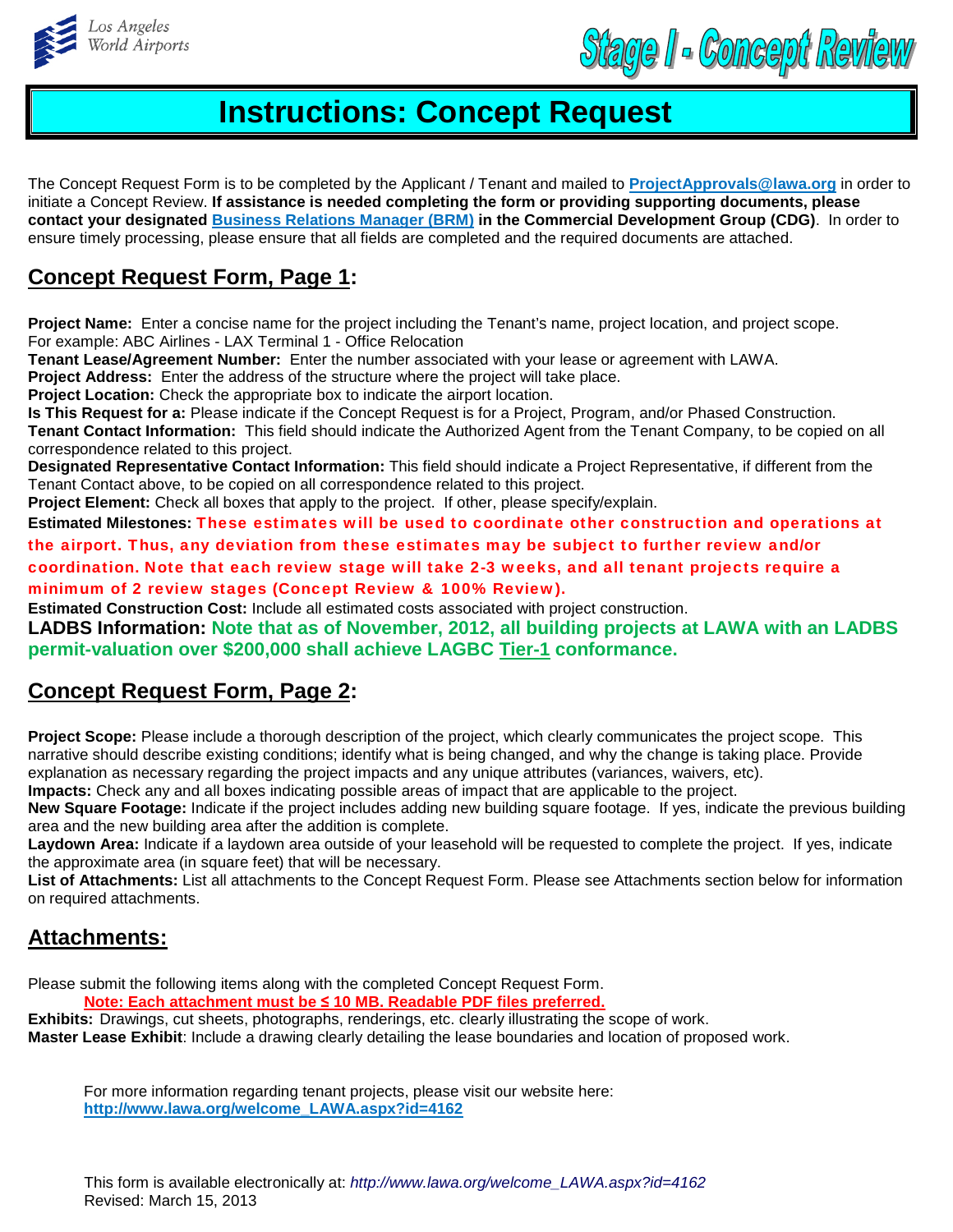



| <b>Concept Request Form</b>                                                                                                                 |                                                                                                                                                                     |                                                                                                                    |                                        |  |
|---------------------------------------------------------------------------------------------------------------------------------------------|---------------------------------------------------------------------------------------------------------------------------------------------------------------------|--------------------------------------------------------------------------------------------------------------------|----------------------------------------|--|
| <b>Project Name:</b><br>Tenant - Location - Project Description                                                                             |                                                                                                                                                                     | Tenant Lease / Agreement Number:                                                                                   |                                        |  |
| <b>Project Address:</b>                                                                                                                     |                                                                                                                                                                     | <b>Project Location:</b><br><b>LAX</b><br><b>ONT</b>                                                               | Is This Request for a:<br>Program      |  |
| <b>Address</b>                                                                                                                              |                                                                                                                                                                     | <b>VNY</b><br><b>PMD</b>                                                                                           | Project<br><b>Phased Construction</b>  |  |
| <b>State</b><br>City                                                                                                                        | Zip Code                                                                                                                                                            |                                                                                                                    |                                        |  |
| <b>Tenant Contact Information:</b>                                                                                                          |                                                                                                                                                                     | Project Element: (Check all that apply.)                                                                           |                                        |  |
| Company                                                                                                                                     | Title<br><b>Authorized Agent</b>                                                                                                                                    | Airside:<br>Taxiway: __________________                                                                            |                                        |  |
| <b>Address</b>                                                                                                                              |                                                                                                                                                                     |                                                                                                                    |                                        |  |
| City<br><b>State</b>                                                                                                                        | Zip Code                                                                                                                                                            | Landside<br>Roadway: _____________________                                                                         |                                        |  |
| Email                                                                                                                                       | <b>Phone Number</b>                                                                                                                                                 | <b>Terminals</b>                                                                                                   | $\Box$ Concessions                     |  |
| <b>Designated Representative Contact Information:</b>                                                                                       |                                                                                                                                                                     | Terminal 1<br>Terminal 2<br>Terminal 3                                                                             | Terminal 5<br>Terminal 6<br>Terminal 7 |  |
| Company                                                                                                                                     | <b>Primary Contact</b>                                                                                                                                              | Terminal 4<br><b>TBIT/Bradley West</b>                                                                             | Terminal 8                             |  |
| <b>Address</b>                                                                                                                              |                                                                                                                                                                     | Infrastructure/CUP                                                                                                 |                                        |  |
| City<br><b>State</b>                                                                                                                        | Zip Code                                                                                                                                                            |                                                                                                                    |                                        |  |
| Email                                                                                                                                       | <b>Phone Number</b>                                                                                                                                                 | Estimated<br>Construction Cost: D                                                                                  |                                        |  |
| <b>Estimated Milestones:</b><br>Design Start Date:<br><b>Completion Date:</b><br><b>Construction Start Date:</b><br><b>Completion Date:</b> | Note that each review stage<br>will take 2-3 weeks, and all<br>tenant projects require a<br>minimum of 2 review stages<br>(Concept Review & 100%<br><b>Review).</b> | <b>LADBS Information (if known):</b><br>Permit#:<br>Permit Type:<br>Permit Valuation:<br><b>LAGBC Conformance:</b> |                                        |  |
| <b>Date Received by FPD:</b>                                                                                                                | <b>Date Response Due to Tenant:</b>                                                                                                                                 | Mandatory<br><b>Project Tracking Number:</b>                                                                       | Tier 2<br>Tier 1                       |  |
| Project Summary Description (To be completed by LAWA):                                                                                      |                                                                                                                                                                     |                                                                                                                    |                                        |  |